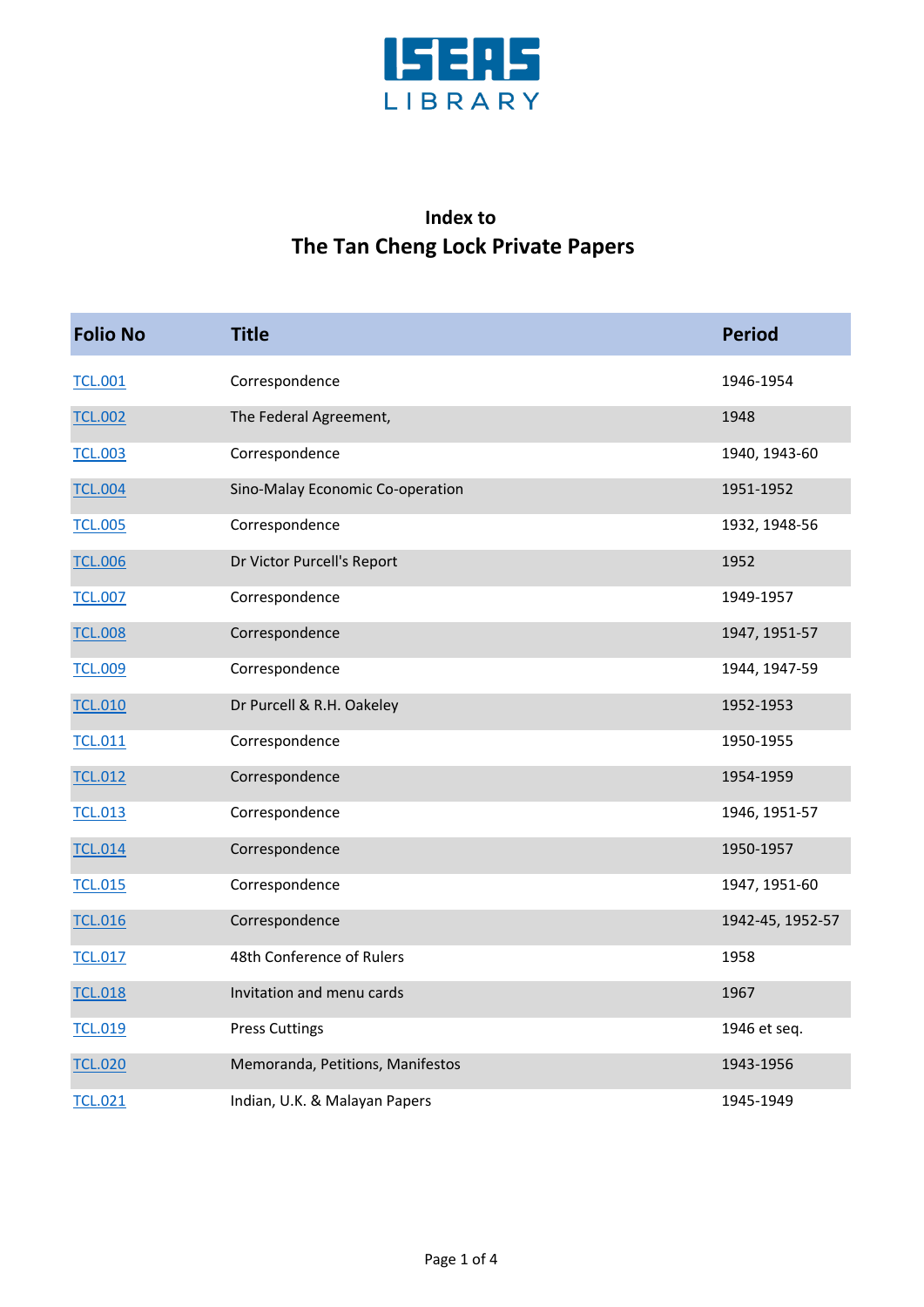

| <b>Folio No</b> | <b>Title</b>                                                                                  | <b>Period</b>          |
|-----------------|-----------------------------------------------------------------------------------------------|------------------------|
| <b>TCL.022</b>  | PUTERA-PMCJA                                                                                  | 1946                   |
| <b>TCL.023</b>  | <b>Communities Liaison Committee</b>                                                          | 1949-1950              |
| <b>TCL.024</b>  | Emergency                                                                                     |                        |
| <b>TCL.025</b>  | Miscellaneous Correspondence (1901, 1962-65)                                                  | 1950-1951              |
| <b>TCL.026</b>  | Tan Cheng Lock's Speeches and Publications                                                    | 1932, 1947-55          |
| <b>TCL.027</b>  | Biography                                                                                     | Undated                |
| <b>TCL.028</b>  | <b>Index Cards</b>                                                                            | 1923-1934              |
| <b>TCL.029</b>  | Publications on Tan Cheng Lock                                                                | 1929, 1936,<br>1947-89 |
| <b>TCL.030</b>  | Correspondence between Alice Scott-Ross, National<br>Archives of Malaysia and K.G. Tregonning | 1965-1972              |
| <b>TCL.031</b>  | Will, Letter of Appointment, etc.                                                             | 1880, 1932,<br>1986-87 |
| <b>TCL.032</b>  | Photo Album: The Baling Talks                                                                 | 1955                   |
| <b>TCL.033</b>  | Photographs                                                                                   | 1913-1960              |
| <b>TCL.034</b>  | Photographs (Duplicates)                                                                      | 1913-1960              |
| <b>TCL.035</b>  | A 13 minute video recording of State Funeral [in<br>videocassette]                            | 1960                   |
| <b>TCL.036</b>  | Slides                                                                                        | Undated                |
| <b>TCL.037</b>  | <b>Miscellaneous Publications</b>                                                             | 1946-1988              |
| <b>TCL.038</b>  | Microfilms (positive) of Tan Cheng Lock Papers in the<br>National Archives of Malaysia.       | 1972                   |
| <b>TCL.039</b>  | Documentary Film                                                                              | 1956                   |
| <b>TCL.040</b>  | Microfilms (negative) of the Tan Cheng Lock Papers in<br><b>ISEAS Library</b>                 | 1972, 1989             |
| <b>TCL.041</b>  | Microfilms (positive) of the Tan Cheng Lock Papers in ISEAS<br>Library                        | 1972, 1989             |
| <b>TCL.042</b>  | A 13 minute video recording of State Funeral [in VCD and<br>DVD]                              | 1960                   |
| <b>TCL.043</b>  | Miscellaneous publications and Clippings                                                      | 1974-1998              |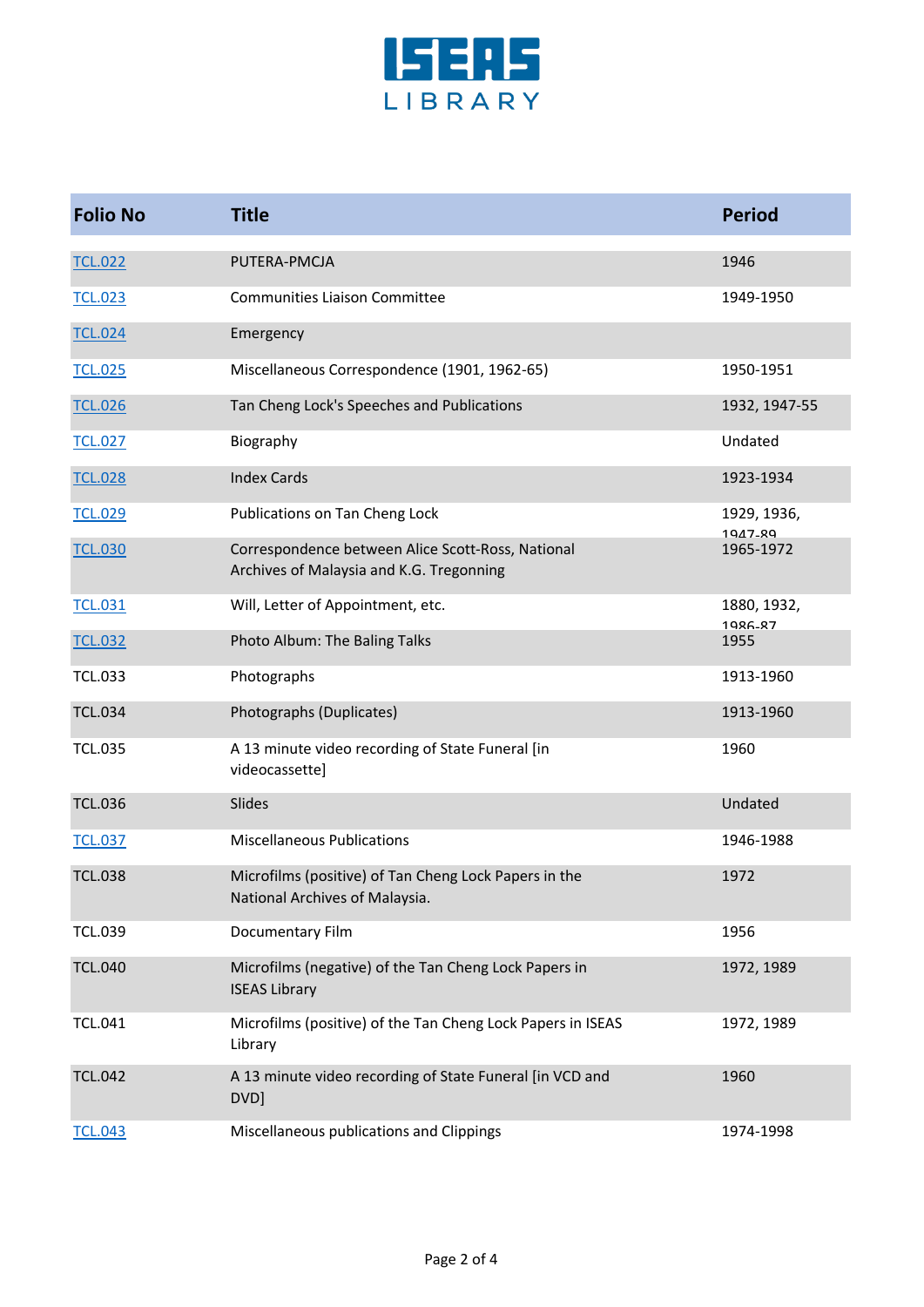

| <b>Folio No</b> | <b>Title</b>                                                                                                                                                                                                                  | <b>Period</b>            |
|-----------------|-------------------------------------------------------------------------------------------------------------------------------------------------------------------------------------------------------------------------------|--------------------------|
| <b>TCL.044</b>  | Letters by Agnes and Alice Scott-Ross to<br><b>Tan Cheng Lock</b>                                                                                                                                                             | 1948-1956                |
| <b>TCL.045</b>  | Letters by Tan Cheng Lock to Agnes and<br>Alice Scott-Ross                                                                                                                                                                    | 1948-1956                |
| <b>TCL.046</b>  | Correspondence between Tan Cheng Lock,<br>Tan Siew Sin and Dr J. E. Wolf                                                                                                                                                      | 1945-1955                |
| <b>TCL.047</b>  | Miscellaneous Correspondence                                                                                                                                                                                                  | 1932-1955                |
| <b>TCL.048</b>  | Cables and Correspondence on Remittance                                                                                                                                                                                       | 1948-1955                |
| <b>TCL.049</b>  | Wills, Clippings, Family Ancestry and Correspondence                                                                                                                                                                          | 1880, 1948,<br>1972-1974 |
| <b>TCL.050</b>  | Miscellaneous Correspondence                                                                                                                                                                                                  | 1960-2004                |
| <b>TCL.051</b>  | Miscellaneous Publications and Clippings                                                                                                                                                                                      | 1967-2006                |
| <b>TCL.052</b>  | Miscellaneous Publications and Clippings                                                                                                                                                                                      | 1944-1954                |
| <b>TCL.053</b>  | Correspondence                                                                                                                                                                                                                | 1934-1935                |
| <b>TCL.054</b>  | Correspondence                                                                                                                                                                                                                | 1935-1941                |
| <b>TCL.055</b>  | Correspondence                                                                                                                                                                                                                | 1946-1952                |
| <b>TCL.056</b>  | Correspondence                                                                                                                                                                                                                | 1951-1959                |
| <b>TCL.057</b>  | <b>Reports and Speeches</b>                                                                                                                                                                                                   | 1956-1961                |
| <b>TCL.058</b>  | Speech by Ms Tan Siok Choo at the Opening of Baba House<br>on 4 September 2008                                                                                                                                                | 2008                     |
| <b>TCL.059</b>  | Tun Tan Cheng Lock: New Straits Times newspaper<br>clippings from 1933 -1979. (Dvd 1 of 1-PDF. Pagination<br>follows the numbers on the image. Does not contain page<br>numbers 68-79)                                        | 1933 - 1979              |
| <b>TCL.060</b>  | Tan Cheng Lock Project: Interview with Dato' Jaafar Onn by<br>Ch'ng Kim See on 22 November 2008. Wawan cara Sejarah<br>Lisan dengan Yang Bhg Gen (B) Dato' Ja'afar bin Onn on 22<br>November 2008.<br>Audio recording [3CDs]. | 2008                     |